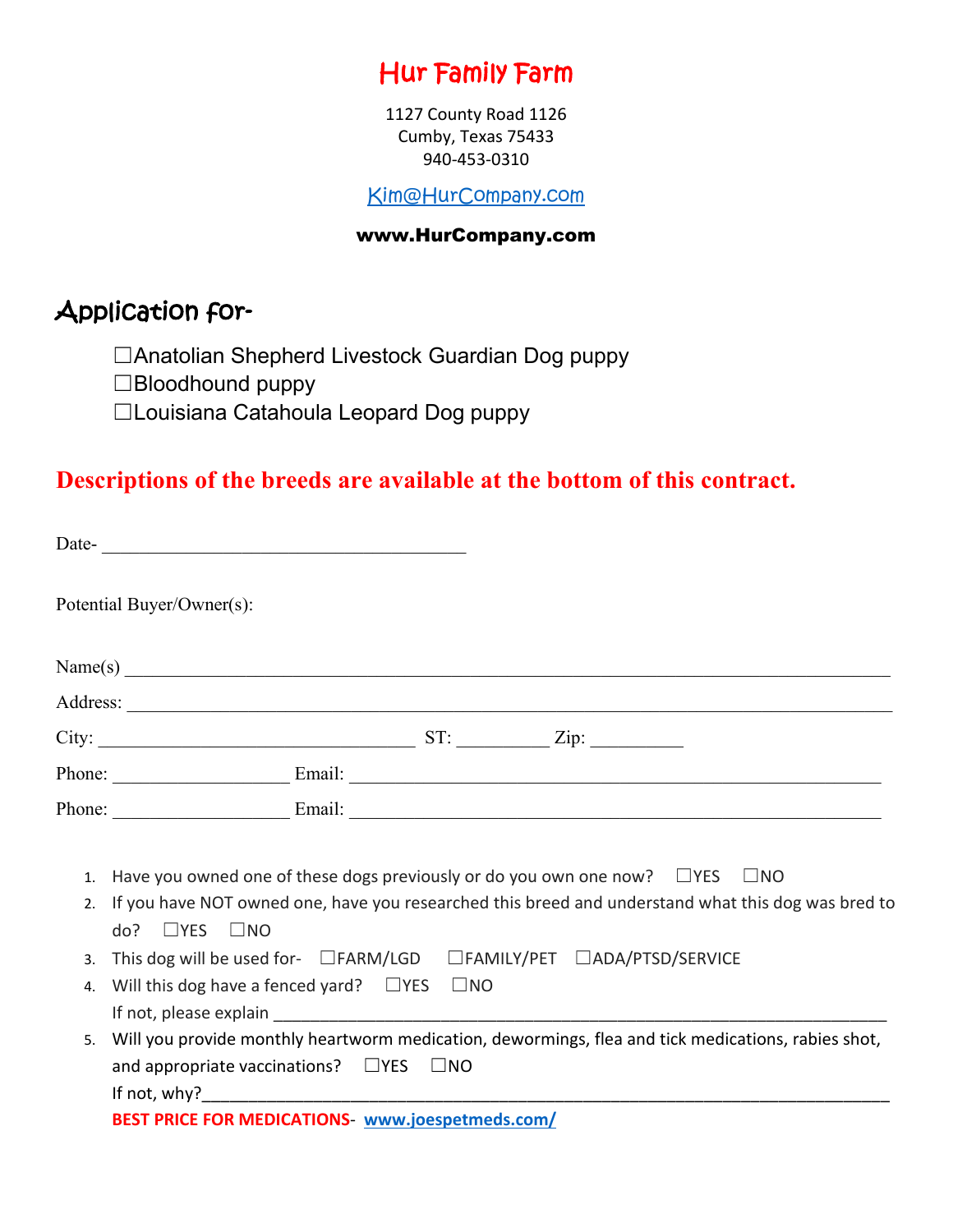- 6. Do you plan to breed your dog?  $\square$ YES  $\square$ NO If YES, why?
- 7. If you do not plan to breed, at what age do you plan to spay/neuter your dog? \_\_\_\_\_\_\_\_\_\_\_\_\_\_\_\_\_\_\_\_\_\_\_\_\_\_\_\_\_
- 8. Do you have a veterinarian?  $\square$ YES  $\square$ NO
- 9. Do you use or are you aware of Low Cost Animal Clinics in your area?  $□YES$   $□NO$
- 10. Have you or has any member of your family had an animal legally removed from your home?  $□Y□N$
- 11. Have you or any member of your family ever surrendered an animal to a shelter or rescue?  $□Y □N$
- 12. Have you or any member of you family ever been charged with animal abuse or neglect?  $\Box$ YES  $\Box$ NO
- 13. What type of dog food will you provide for this dog?

## **PUPPIES ARE FED DIAMOND PUPPY FOOD**

#### BREEDER AGREES:

- This puppy will be purebred (unless otherwise stated) from purebred parents.
- This puppy may be registered with AKC (ASD or Bloodhound's) or NALC (Catahoula's) if applicable.
- This puppy will be up-to-date on vaccinations and dewormings.
- This puppy will have a pre-paid LIFETIME microchip that will be registered upon final payment.

**Health Guarantee**: This puppy is guaranteed to be in good health at the time of pickup or delivery. The buyer/owner agrees to have the puppy examined by a licensed veterinarian within 72 hours of pickup.

If this puppy is found to be in unacceptable health, a written statement from the veterinarian should be forwarded to the breeder. This puppy should be returned within 72 hours (at buyer/owner's expense) for a replacement.

**NO OTHER WARRANTIES OR GUARANTEES ARE EXPRESSED OR IMPLIED**

#### BUYER/OWNER AGREES AND UNDERSTANDS:

- Puppies must be paid in full at 8 weeks of age.
- Boarding puppies/dogs is available for an additional daily fee of \$15 per day plus any required medication or medical treatments after the  $8<sup>th</sup>$  week.
- This puppy must be examined by a licensed veterinarian within 72 hours of pickup to enforce the Health Guarantee.
- After 8 weeks of age, any/all veterinarian expenses (with the exception of the initial health certificate exam) are the responsibility of the buyer/owner.
- If keeping this puppy as a family pet, obedience classes are highly recommended.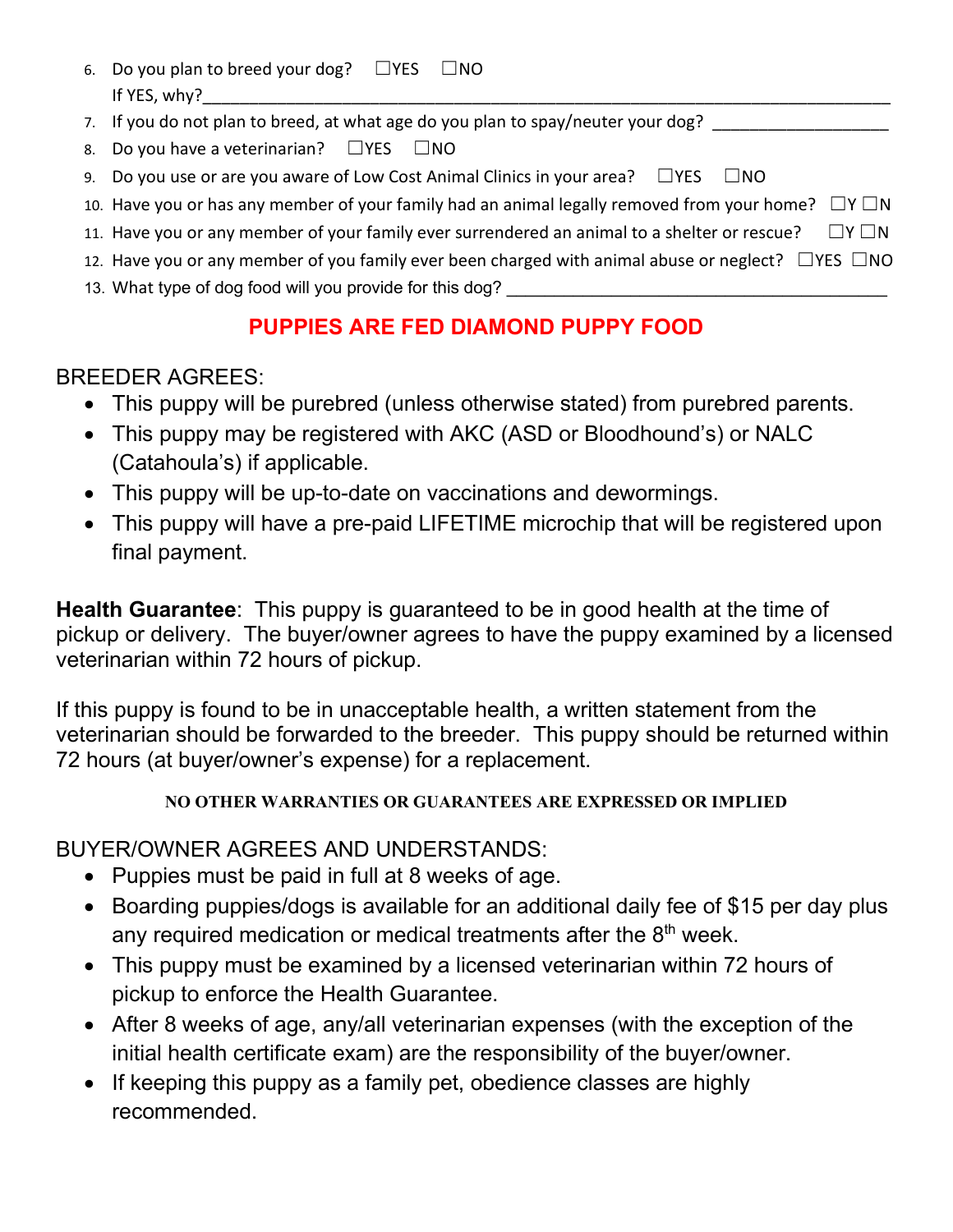- Unless otherwise agreed upon in writing, the buyer/owner agrees to provide the necessary medical care, recommended medications (heartworm prevention, dewormings, flea and tick), vaccinations, and required rabies shots foe the lifetime of this dog.
- If this dog is not being used for a planned breeding program, the buyer/owner agrees to spay/neuter this dog at the time the veterinarian recommends.
- This puppy/dog is not to be sold, transferred, or gifted at any time without prior notifying Kimberley Hur, breeder.
- This puppy/dog cannot be transferred to a third party without written consent from Kimberley Hur, breeder.
- If the buyer/owner must give up ownership of this puppy/dog, for whatever reason, at whatever age, said puppy/dog must be returned to the Kimberley Hur, breeder, at the buyer/owner's expense, *unless other written agreements are made between the breeder and the buyer/owner*. NO REFUNDS OR REIMBURSEMENTS WILL BE MADE BY KIMBERLEY HUR FOR THE SURRENDER OF THIS DOG. If any legal action or lawsuit shall arise over this dog/puppy, the BUYER/OWNER of this dog/puppy is liable and responsible for ALL court costs and attorney fees.
- THIS PUPPY/DOG WILL NEVER GO TO A SHELTER, DOG POUND, OR RESCUE AT ANYTIME.

#### \*\*Puppies are sold in the order of the waiting list.

\*\*I, Kimberley Hur, Breeder, reserve the right to keep any puppy for any reason.

\*\*I, Kimberley Hur, Breeder, reserve the right to help buyers/owners pick a puppy based on the special needs of the buyer/owner.

I, Kimberley Hur, **donate puppies** to families with special needs (PTSD, ADA, MS, etc, and LAW ENFORCEMENT AGENCIES). If you or someone you know needs one of these dogs, please feel free to contact me. I will work with an organization to provide you with the appropriate puppy.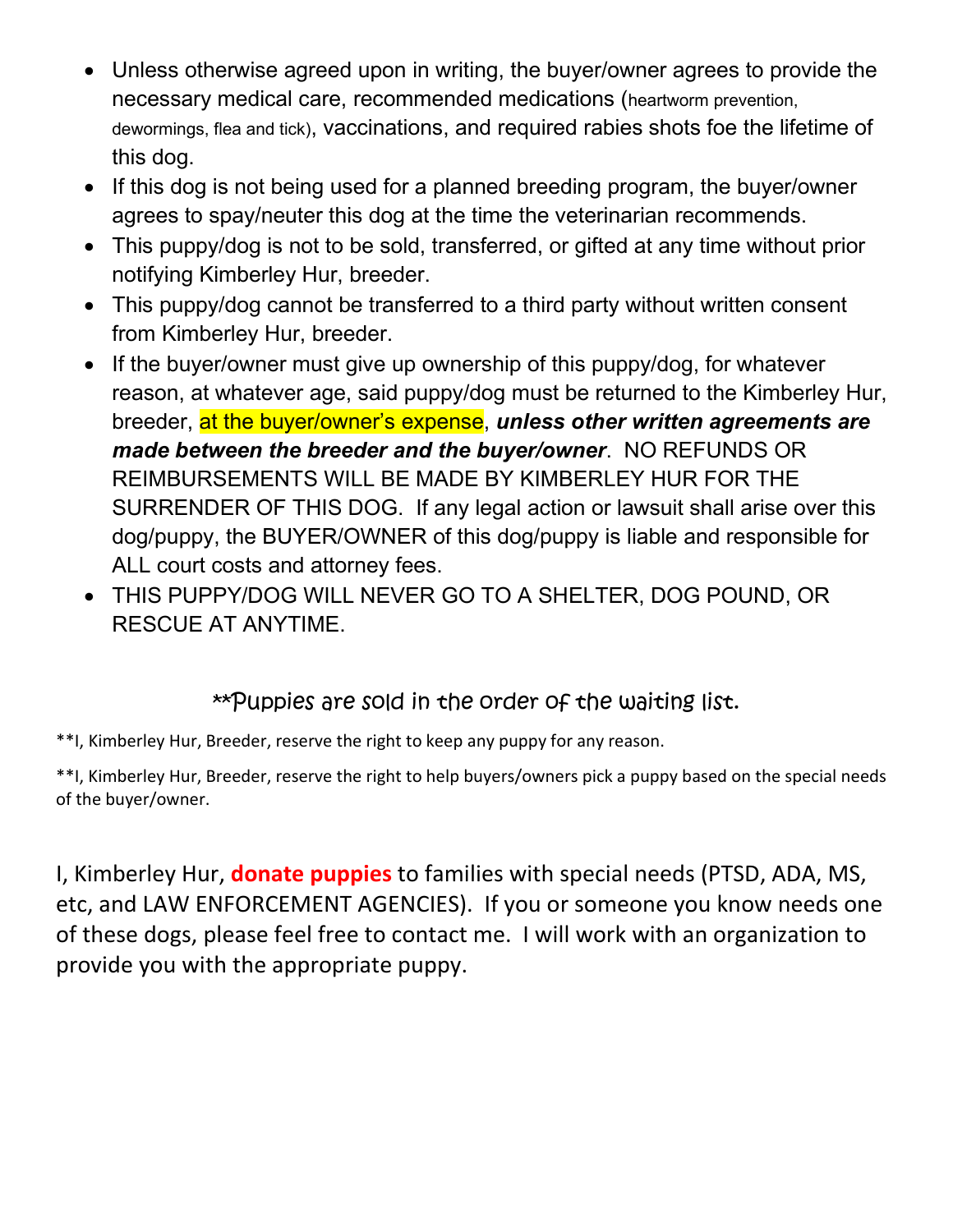#### **Payment Plans available.**

#### **Discounts for military, first responders, and previous owners of my puppies.**

- Please complete your application and email it to- [Kim@HurCompany.com.](mailto:Kim@HurCompany.com) Your application will be reviewed and if accepted, a \$100 non-refundable deposit is required to be placed on the waiting list.
- Accepted payments are- Zelle, Venmo, Cash App, PayPal, cash, or credit cards.
- Your \$100 deposit will be applied towards the cost of your puppy.
- Kimberley Hur-Breeder, reserves the right to void this contract anytime for any reason **prior to picking a puppy**.
- Puppies generally are \$850- \$1,850.
- I will announce upcoming litters when a pregnancy is confirmed. Emails and texts will be sent out. A group text for the waiting list will be established for that litter and you will receive texts, pictures, and videos of the dogs and puppies. I try to Facebook Live the birth of puppies. I will also send out videos of the litter on my YouTube.com channel).
- Prior to 6 weeks old, "Puppy Picking" will begin. You will be able to pick your puppy in the order on the waiting list. Pictures, video, and a description of each puppy will be featured on my website. Once you pick your puppy, ½ the puppy price is required to be paid within 24 hours to hold your puppy.
- Full payment of your puppy is required at 8 weeks of age.
- Puppies can be picked up after 8 weeks of age, unless my veterinarian recommends otherwise. **Shipping is available after 8 weeks**. *A USDA Health Certificate is required with full vet exam. The cost of this is \$100 and is required by law prior to shipping*.
- If you are unable to pick up the puppy at 8 weeks of age, boarding is available for \$15 per day, plus additional vaccinations, dewormings, medication or medical expenses that are required.
- Deposits can be transferred to another litter.

I acknowledge my acceptance of this contract with my signature below. All buyers/owners must sign.

| Signed                                      |  | Print |  |  |  |
|---------------------------------------------|--|-------|--|--|--|
| Signed                                      |  | Print |  |  |  |
| Date-<br><u> </u>                           |  |       |  |  |  |
|                                             |  |       |  |  |  |
|                                             |  |       |  |  |  |
|                                             |  |       |  |  |  |
| To be filled out by Kimberley Hur, breeder- |  |       |  |  |  |
| Date received Deposit received $\beta$ via  |  |       |  |  |  |
| $\Box$ Approved $\Box$ Denied               |  |       |  |  |  |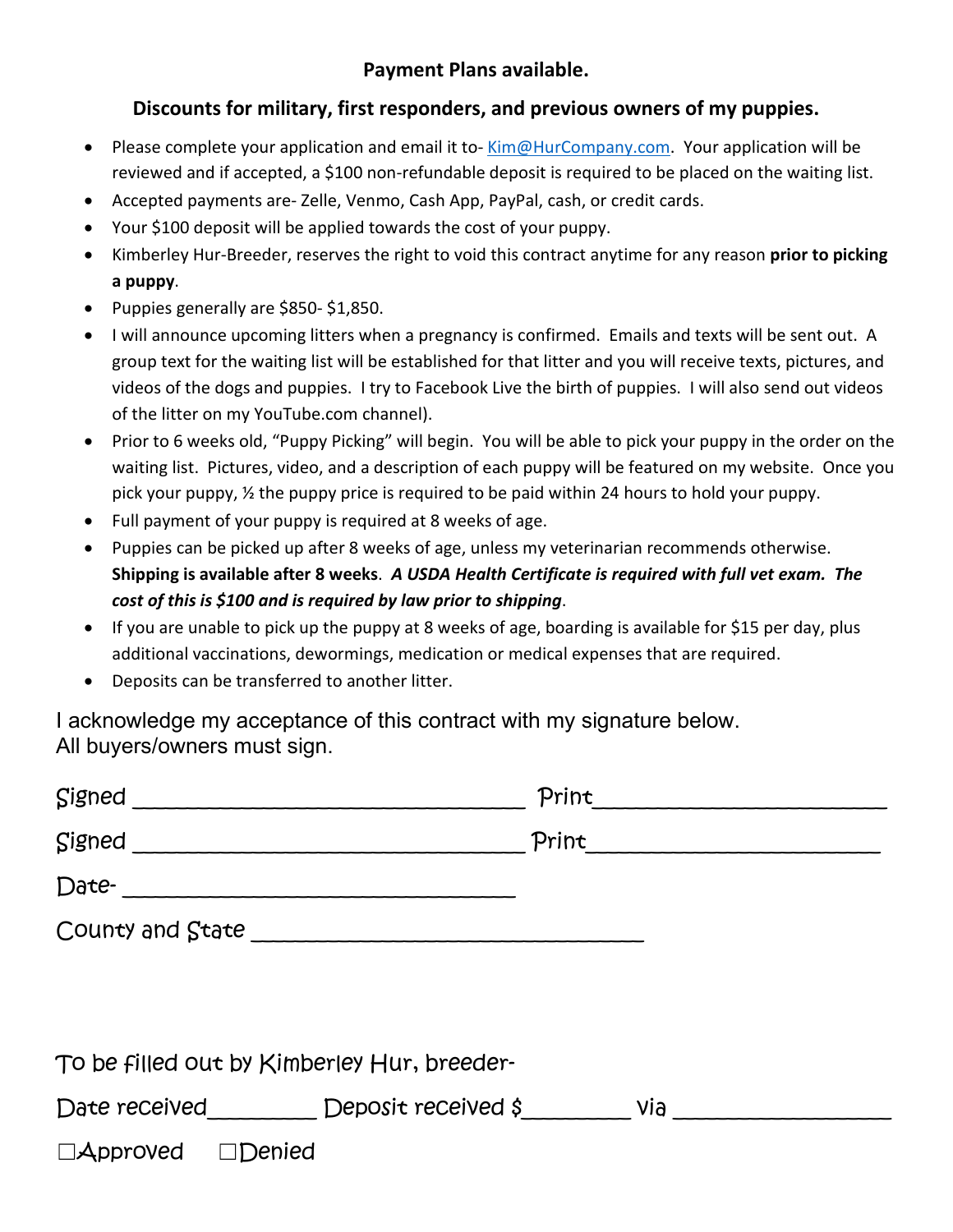## DESCRIPTION OF DOG BREEDS-

The **Anatolian Shepherd Dog** is a breed of dog that originated in the [Anatolia](https://en.wikipedia.org/wiki/Anatolia) region of central [Turkey.](https://en.wikipedia.org/wiki/Turkey) It is rugged, large, and very strong, with good sight and hearing that allows it to protect livestock. With its high speed and agility, it is able to run down a predator with great efficiency. It was imported as a guard dog for livestock, people, and property. It is very intelligent and an independent thinker. It requires minimal discipline but may need to be occasionally corrected as a puppy. It learns quickly. The Anatolian Shepherd was developed to be independent and forceful, responsible for guarding its master's flocks without human assistance or direction. Owners of dogs of this breed must socialize the dogs as puppies to turn them into appropriate companions. The Anatolian Shepherd Dog is very loyal and can be fiercely possessive and protective of its family, stock, and territory. The Anatolian is also a bold, balanced, and confident dog that does not become overstimulated easily. This bred is extremely diverse and is now used for PTSD, ADA, guide dogs for the blind or impaired, and children with disabilities like Aspergers.

The **Bloodhound** is a large, friendly, independent, and inquisitive breed. The Bloodhound is a large scenthound, originally bred for hunting deer, wild boar and, since the Middle Ages, for tracking people. This breed is gentle, and is tireless when following a scent. Because of its strong tracking instinct, it can be willful and somewhat difficult to obedience train and handle on a leash. Bloodhounds have an affectionate and eventempered nature with humans, making them excellent family pets.

# "Not everyone needs a Catahoula."

## — NALC's Motto

The **Louisiana Catahoula Leopard Dog** is the only breed of dog which historically originated in the State of Louisiana. On July 9, 1979, then Gov. Edwin Edwards signed a Bill into Law which was passed by the Louisiana Legislature making The Louisiana Catahoula Leopard Dog, The Official State Dog of Louisiana. These dogs are descendants of WAR DOGS.

The Catahoula Leopard Dog is a medium-large, short-coated dog, known for its many varied coat and eye colors and patterns. The word Catahoula is of Choctaw origin and is translated to mean "sacred lake."